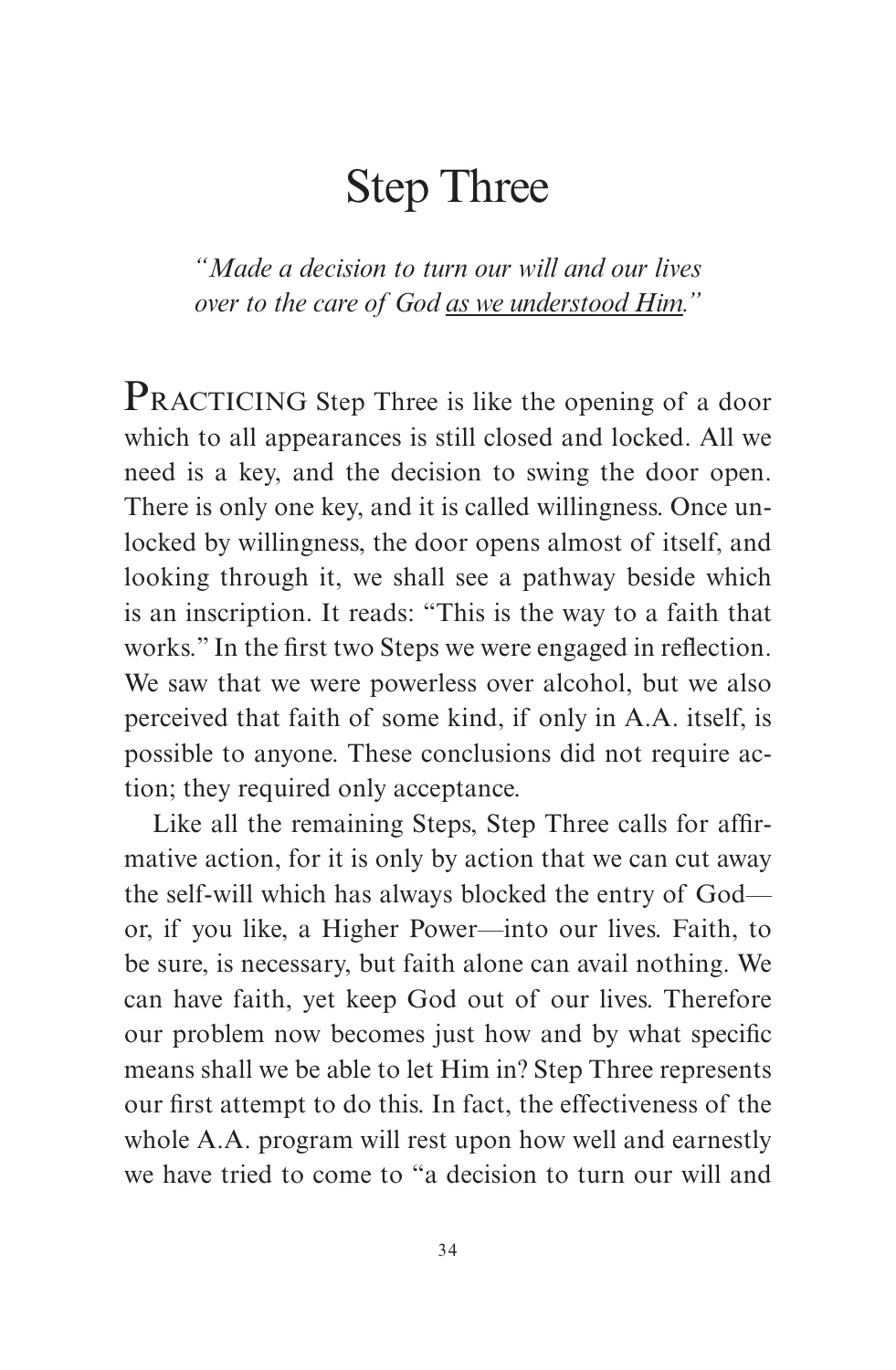our lives over to the care of God *as we understood Him*."

To every worldly and practical-minded beginner, this Step looks hard, even impossible. No matter how much one wishes to try, exactly how *can* he turn his own will and his own life over to the care of whatever God he thinks there is? Fortunately, we who have tried it, and with equal misgivings, can testify that anyone, anyone at all, can begin to do it. We can further add that a beginning, even the smallest, is all that is needed. Once we have placed the key of willingness in the lock and have the door ever so slightly open, we find that we can always open it some more. Though self-will may slam it shut again, as it frequently does, it will always respond the moment we again pick up the key of willingness.

Maybe this all sounds mysterious and remote, something like Einstein's theory of relativity or a proposition in nuclear physics. It isn't at all. Let's look at how practical it actually is. Every man and woman who has joined A.A. and intends to stick has, without realizing it, made a beginning on Step Three. Isn't it true that in all matters touching upon alcohol, each of them has decided to turn his or her life over to the care, protection, and guidance of Alcoholics Anonymous? Already a willingness has been achieved to cast out one's own will and one's own ideas about the alcohol problem in favor of those suggested by A.A. Any willing newcomer feels sure A.A. is the only safe harbor for the foundering vessel he has become. Now if this is not turning one's will and life over to a newfound Providence, then what is it?

But suppose that instinct still cries out, as it certainly will,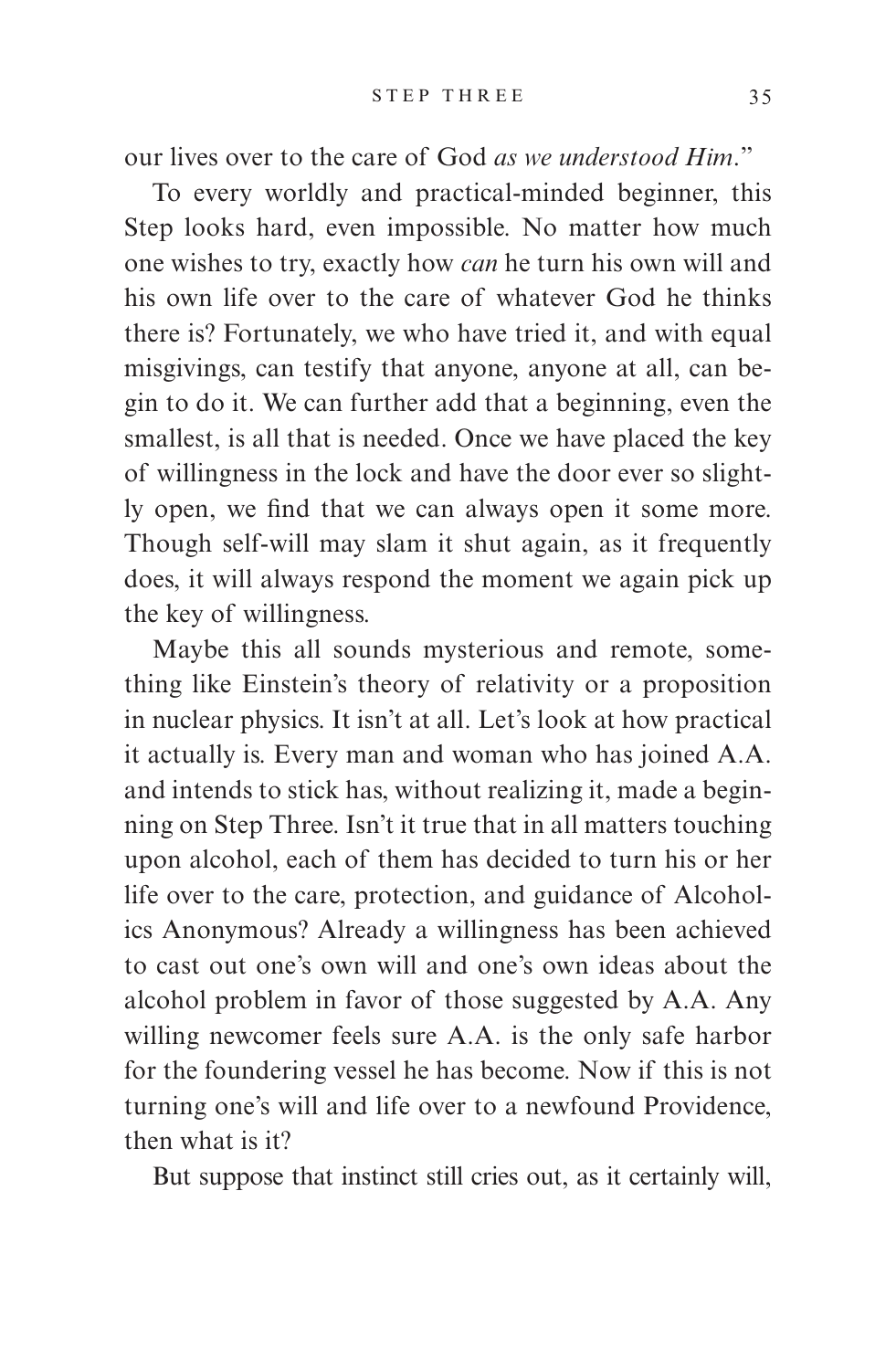"Yes, respecting alcohol, I guess I have to be dependent upon A.A., but in all other matters I must still maintain my independence. Nothing is going to turn me into a nonentity. If I keep on turning my life and my will over to the care of Something or Somebody else, what will become of *me*? I'll look like the hole in the doughnut." This, of course, is the process by which instinct and logic always seek to bolster egotism, and so frustrate spiritual development. The trouble is that this kind of thinking takes no real account of the facts. And the facts seem to be these: The more we become willing to depend upon a Higher Power, the more independent we actually are. Therefore dependence, as A.A. practices it, is really a means of gaining true independence of the spirit.

Let's examine for a moment this idea of dependence at the level of everyday living. In this area it is startling to discover how dependent we really are, and how unconscious of that dependence. Every modern house has electric wiring carrying power and light to its interior. We are delighted with this dependence; our main hope is that nothing will ever cut off the supply of current. By so accepting our dependence upon this marvel of science, we find ourselves more independent personally. Not only are we more independent, we are even more comfortable and secure. Power flows just where it is needed. Silently and surely, electricity, that strange energy so few people understand, meets our simplest daily needs, and our most desperate ones, too. Ask the polio sufferer confined to an iron lung who depends with complete trust upon a motor to keep the breath of life in him.

But the moment our mental or emotional independence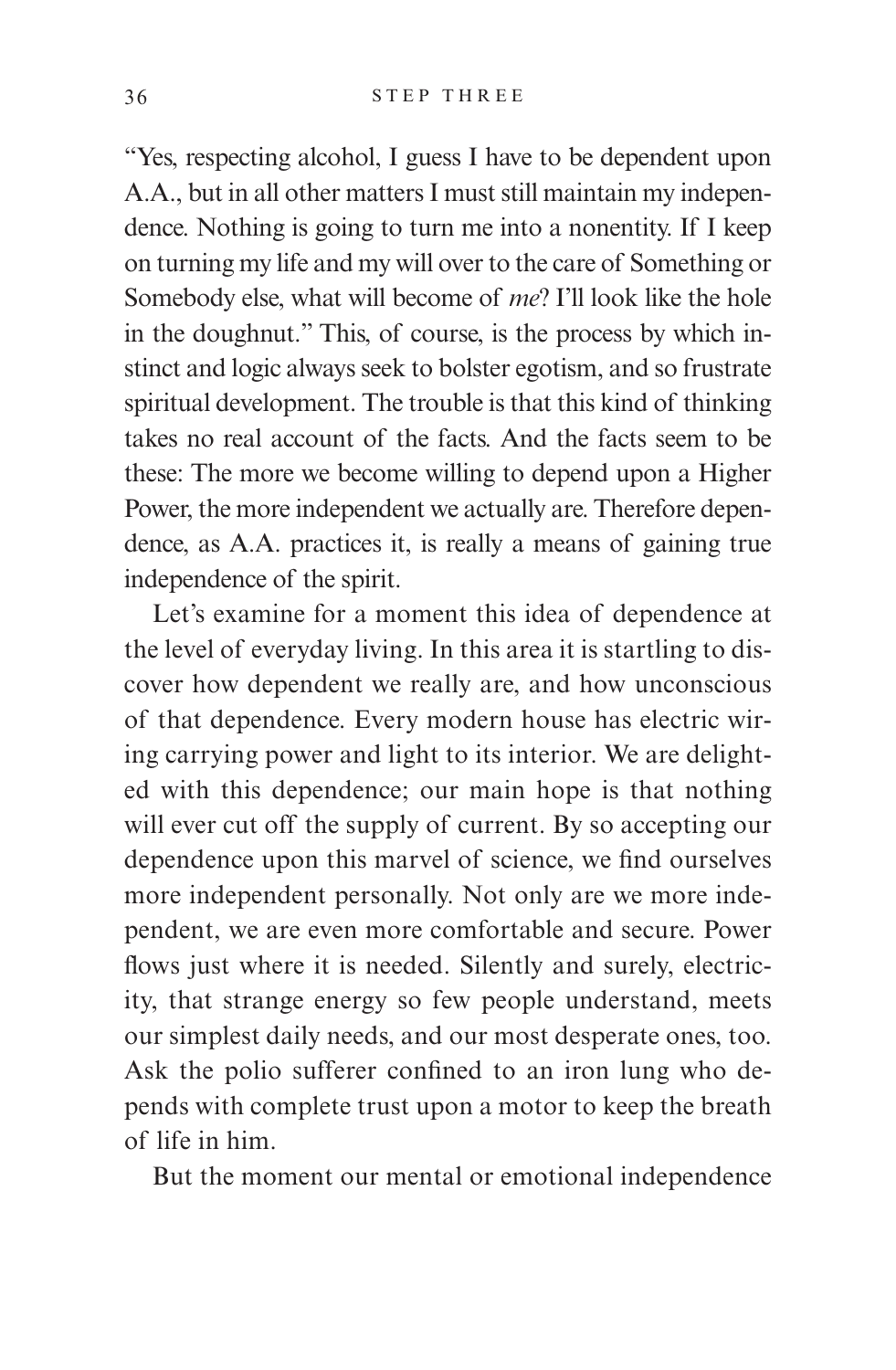is in question, how differently we behave. How persistently we claim the right to decide all by ourselves just what we shall think and just how we shall act. Oh yes, we'll weigh the pros and cons of every problem. We'll listen politely to those who would advise us, but all the decisions are to be ours alone. Nobody is going to meddle with our personal independence in such matters. Besides, we think, there is no one we can surely trust. We are certain that our intelligence, backed by willpower, can rightly control our inner lives and guarantee us success in the world we live in. This brave philosophy, wherein each man plays God, sounds good in the speaking, but it still has to meet the acid test: how well does it actually work? One good look in the mirror ought to be answer enough for any alcoholic.

Should his own image in the mirror be too awful to contemplate (and it usually is), he might first take a look at the results normal people are getting from self-sufficiency. Everywhere he sees people filled with anger and fear, society breaking up into warring fragments. Each fragment says to the others, "We are right and you are wrong." Every such pressure group, if it is strong enough, self-righteously imposes its will upon the rest. And everywhere the same thing is being done on an individual basis. The sum of all this mighty effort is less peace and less brotherhood than before. The philosophy of self-sufficiency is not paying off. Plainly enough, it is a bone-crushing juggernaut whose final achievement is ruin.

Therefore, we who are alcoholics can consider ourselves fortunate indeed. Each of us has had his own near-fatal encounter with the juggernaut of self-will, and has suffered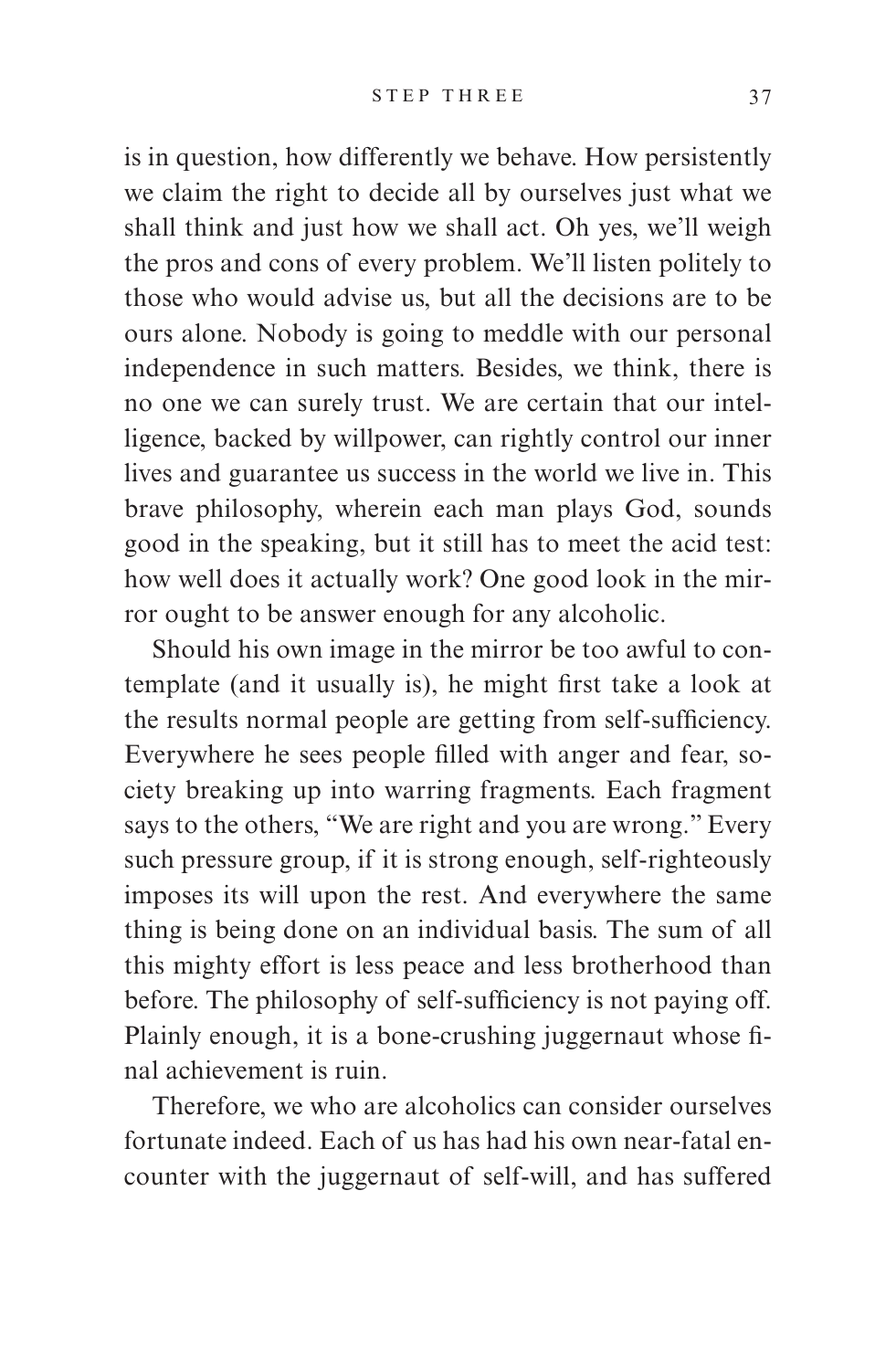enough under its weight to be willing to look for something better. So it is by circumstance rather than by any virtue that we have been driven to A.A., have admitted defeat, have acquired the rudiments of faith, and now want to make a decision to turn our will and our lives over to a Higher Power.

We realize that the word "dependence" is as distasteful to many psychiatrists and psychologists as it is to alcoholics. Like our professional friends, we, too, are aware that there are wrong forms of dependence. We have experienced many of them. No adult man or woman, for example, should be in too much emotional dependence upon a parent. They should have been weaned long before, and if they have not been, they should wake up to the fact. This very form of faulty dependence has caused many a rebellious alcoholic to conclude that dependence of any sort must be intolerably damaging. But dependence upon an A.A. group or upon a Higher Power hasn't produced any baleful results.

When World War II broke out, this spiritual principle had its first major test. A.A.'s entered the services and were scattered all over the world. Would they be able to take discipline, stand up under fire, and endure the monotony and misery of war? Would the kind of dependence they had learned in A.A. carry them through? Well, it did. They had even fewer alcoholic lapses or emotional binges than A.A.'s safe at home did. They were just as capable of endurance and valor as any other soldiers. Whether in Alaska or on the Salerno beachhead, their dependence upon a Higher Power worked. And far from being a weakness, this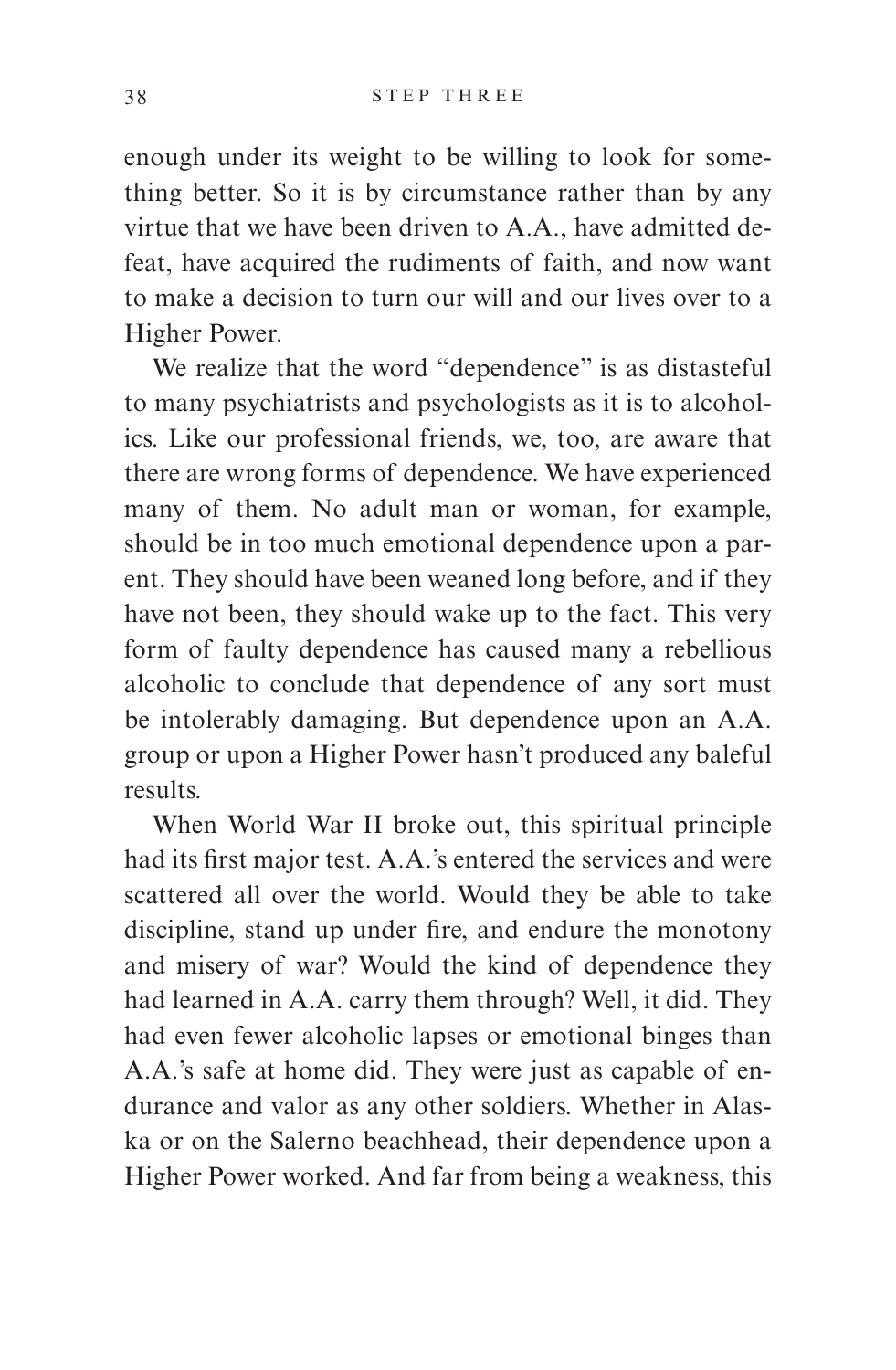dependence was their chief source of strength.

So how, exactly, can the willing person continue to turn his will and his life over to the Higher Power? He made a beginning, we have seen, when he commenced to rely upon A.A. for the solution of his alcohol problem. By now, though, the chances are that he has become convinced that he has more problems than alcohol, and that some of these refuse to be solved by all the sheer personal determination and courage he can muster. They simply will not budge; they make him desperately unhappy and threaten his newfound sobriety. Our friend is still victimized by remorse and guilt when he thinks of yesterday. Bitterness still overpowers him when he broods upon those he still envies or hates. His financial insecurity worries him sick, and panic takes over when he thinks of all the bridges to safety that alcohol burned behind him. And how shall he ever straighten out that awful jam that cost him the affection of his family and separated him from them? His lone courage and unaided will cannot do it. Surely he must now depend upon Somebody or Something else.

At first that "somebody" is likely to be his closest A.A. friend. He relies upon the assurance that his many troubles, now made more acute because he cannot use alcohol to kill the pain, can be solved, too. Of course the sponsor points out that our friend's life is still unmanageable even though he is sober, that after all, only a bare start on A.A.'s program has been made. More sobriety brought about by the admission of alcoholism and by attendance at a few meetings is very good indeed, but it is bound to be a far cry from permanent sobriety and a contented, useful life.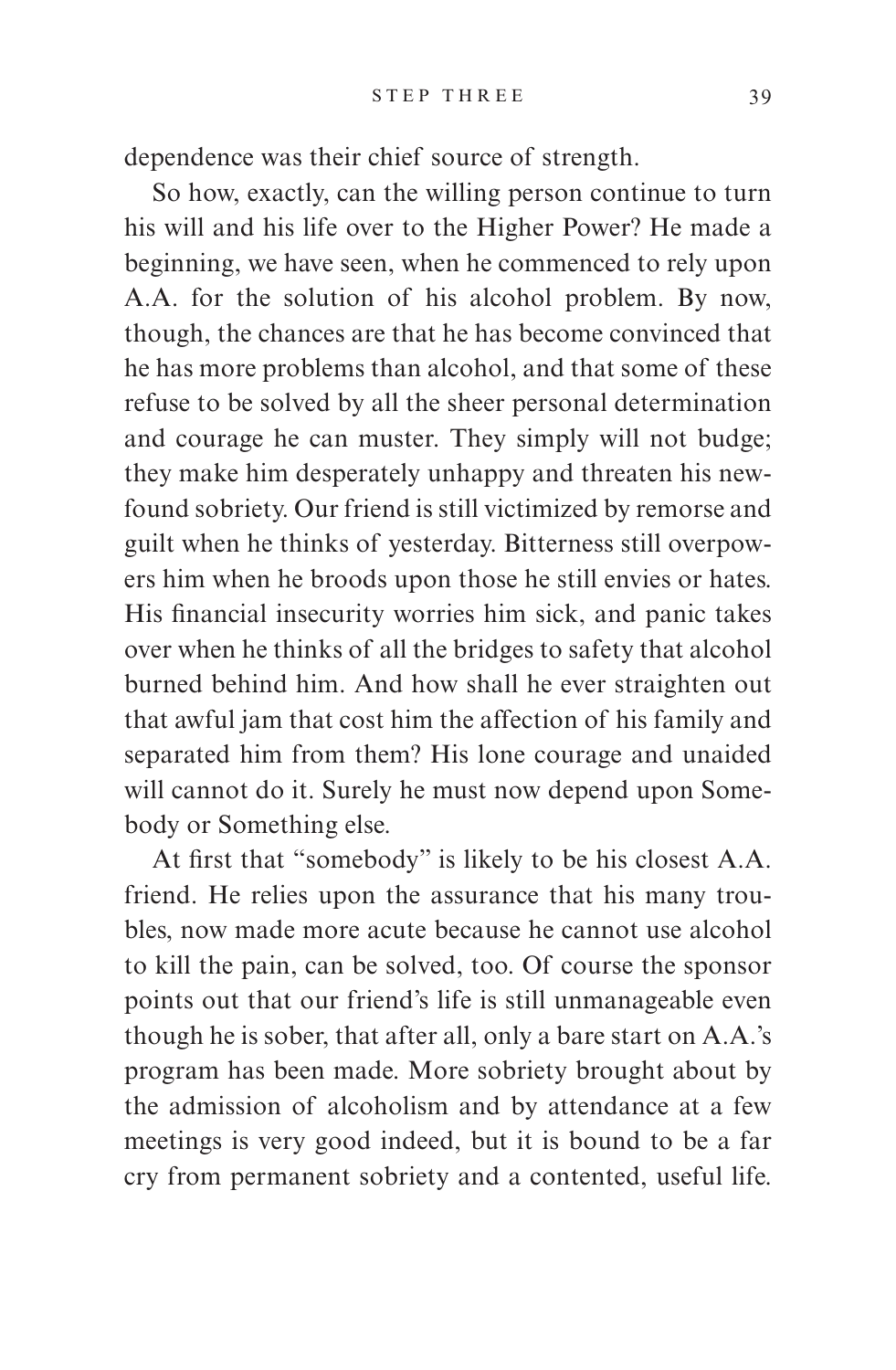That is just where the remaining Steps of the A.A. program come in. Nothing short of continuous action upon these as a way of life can bring the much-desired result.

Then it is explained that other Steps of the A.A. program can be practiced with success only when Step Three is given a determined and persistent trial. This statement may surprise newcomers who have experienced nothing but constant deflation and a growing conviction that human will is of no value whatever. They have become persuaded, and rightly so, that many problems besides alcohol will not yield to a headlong assault powered by the individual alone. But now it appears that there are certain things which only the individual can do. All by himself, and in the light of his own circumstances, he needs to develop the quality of willingness. When he acquires willingness, he is the only one who can make the decision to exert himself. Trying to do this is an act of his own will. All of the Twelve Steps require sustained and personal exertion to conform to their principles and so, we trust, to God's will.

It is when we try to make our will conform with God's that we begin to use it rightly. To all of us, this was a most wonderful revelation. *Our whole trouble had been the misuse of willpower. We had tried to bombard our problems with it instead of attempting to bring it into agreement with God's intention for us.* To make this increasingly possible is the purpose of A.A.'s Twelve Steps, and Step Three opens the door.

Once we have come into agreement with these ideas, it is really easy to begin the practice of Step Three. In all times